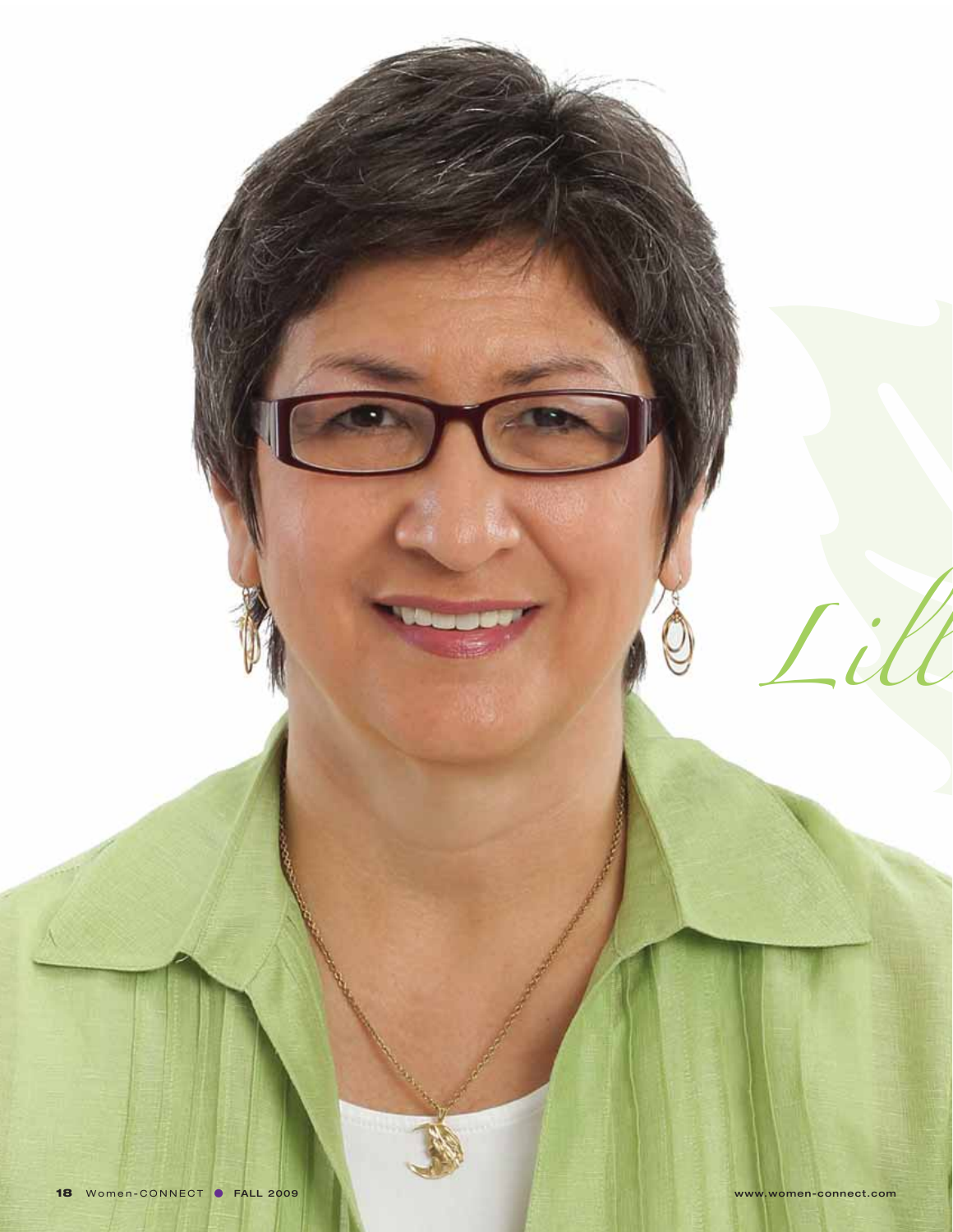illian Escobar-Haskins is a catalyst. She uses her<br>unique flair and style to combine people and ideas,<br>and the results have made a significant impact on unique flair and style to combine people and ideas, and the results have made a significant impact on our community and beyond. "The basis of everything I do is to seek solutions and build bridges," explains Lillian Escobar-Haskins. She is the director of the Office of Policy for the Pennsylvania Department of Health and is an advocate for change. "I was a child of the sixties. Being part of the activism of the sixties formed the basis of my passion for human services and the core of who I am professionally.

"My parents are both from Puerto Rico. My father only had an eighth grade education and had to work two jobs most of his life to make enough money to support the family. My mother completed sixth grade and was primarily a homemaker. I was born and raised in New York City. As the oldest and only girl in a traditional Latino family with three younger brothers, I spent a lot of time in the house doing chores while my brothers were allowed to run around," remembers Lilian. "Growing up, I had no perception of going

would not be welcome back. Even so, Lillian took the plunge and moved out. "Several months later one of my brothers was beaten up by a gang," recalls Escobar-Haskins. "There was no way that I wasn't going to go back to see him. When I hesitantly approached the door at my home and knocked, my father looked at me and yelled to my mother, 'Hilda! Your daughter's here.'"

Escobar-Haskins stayed in college for two years before dropping out. "As the result of my upbringing, I didn't appreciate the value of an education to improve my future. For me, going to college represented freedom. At first I partied a lot." However, she re-enrolled in 1971, and while at Queens College, Lillian met her husband. In 1972 she quit school to be a full-time mother. By the summer of 1977 the couple had two girls, a boy, and Lillian was pregnant with her fourth child. "We were living in a high rise apartment in the Bronx. My daughter's godparents had moved to Lancaster, Pennsylvania, and they encouraged us to consider joining them because it was a better place to raise kids. My husband traveled

## *ll ian Escobar-Haskins* CATALYST FOR HOLISTIC HEALTH 88

## By Mikell Worley

to college or having a career. My family expected me to live at home with them until I got married and moved into my own home to start a family."

After graduating high school in 1967, Lillian went to work at an insurance agency. "There's an expression that says, 'life is what happens to you while you're making plans.' Even though I had never been guided to go to college by my family, teachers, or guidance counselors, I had an opportunity that changed my life's direction. I received a letter in the mail about a program called SEEK (Search for Education, Elevation, and Knowledge) for disadvantaged youth. It was created to level the playing field in terms of inequality based on economic circumstances," says Lillian. "I was required to take a test. I passed and in 1967 I enrolled Queens College."

When Lillian announced to her family that she planned to move into a dorm room in New York City and attend college, her father made it clear that if she walked out of the door she there, found a job, and returned to move us to the area. My youngest son was born in Lancaster."

Not long after that, Lillian decided she wanted to pursue a career. So in 1981 she took a job as a drug and alcohol bilingual case manager even though she didn't have a degree. It didn't take long for her to realize that she wanted to do more. That same year she signed up for the Lincoln University Masters in Human Services Program that combined work experience with life experience toward earning a degree. In 1983 "at 34 years old I earned a master's degree in human services while holding a full-time job and raising four children. My husband and I worked different shifts for years to ensure that one of us was always home to take care of the children. He took over the household so that I could get my degree," says Escobar-Haskins.

"Once I had my education, so many doors opened for me. It is important to share that lesson. Many young Latina and